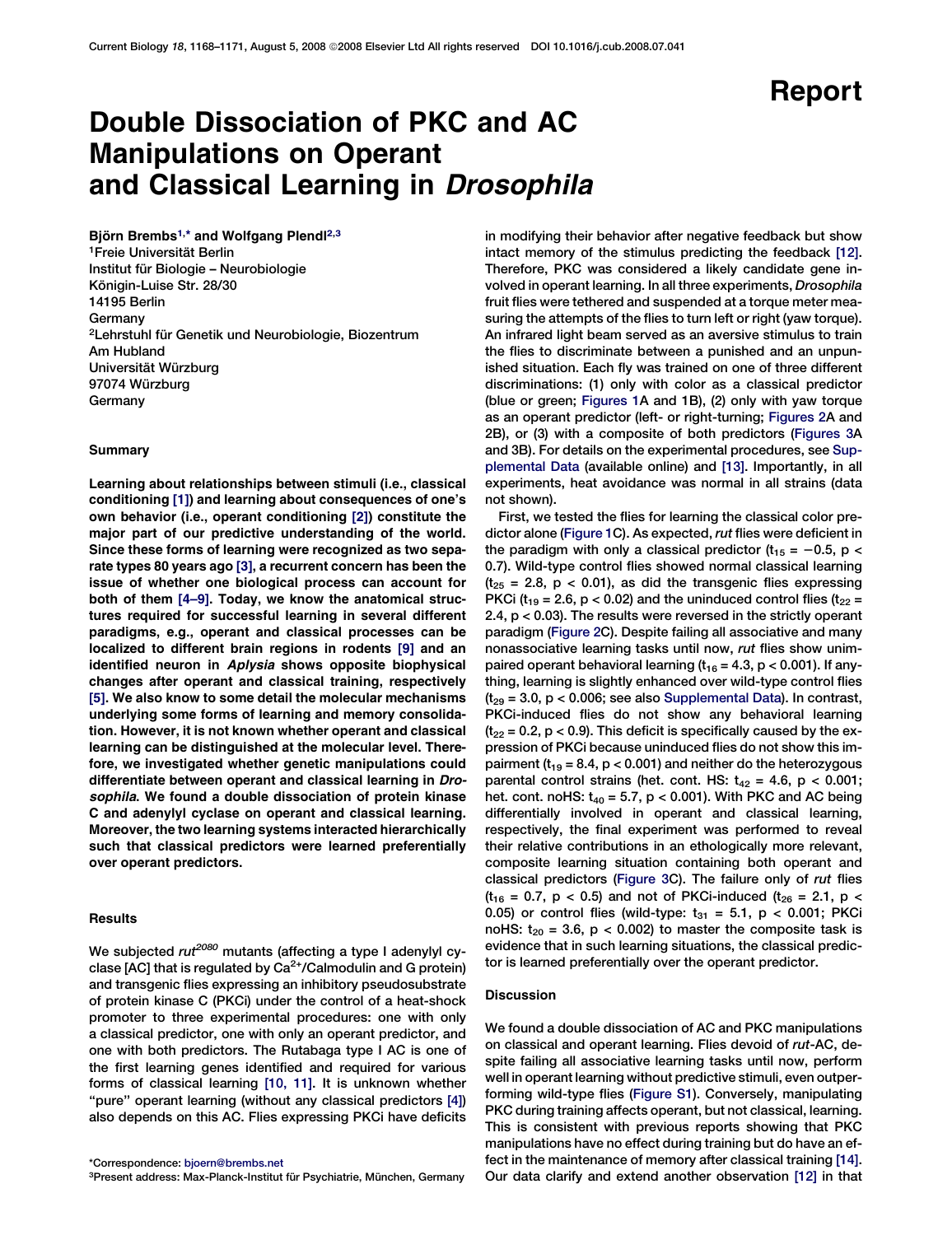<span id="page-1-0"></span>

Figure 1. Manipulation of AC, but Not of PKC, Disrupts Learning of a Classical Predictor

(A) Experimental setup. The fly controls the angular position of a drum with four identical vertical bars in a flight-simulator-like situation. The coloration of the arena is switched between bars, such that flying toward one pair of opposing bars leads to green coloration and toward the other pair to blue coloration. During training, heat is made contingent on one color, irrespective of the turning maneuver that changed flight direction.

(B) Sample data from a wild-type fly during the first test period after the final training with heat on blue coloration. The fly uses both left- and right-turning maneuvers (red trace) to change flight direction (blue trace) and hence coloration of the environment (background color of the graph). The fly shows a clear preference for green with only brief excursions into flight directions that lead to blue color, even though the heat is switched off.

(C) Pooled performance indices (PI) from the first test period after training. In this and all subsequent bar graphs: Means are displayed, and error bars represent the standard error of the mean (SEM). Numbers at bars indicate the number of animals. The following abbreviations are used: rut, rut mutant flies affecting AC; WT, wild-type; HS PKCi, heat-shock-induced expression of the specific PKC inhibitor; noHS PKCi, PKCi expression not induced; and n.s., not significant.  $*$ ,  $p < 0.05$ .

expressing PKCi selectively affects the capacity for storing behavioral modifications (operant learning) but leaving both classical learning and the capacity to control external stimuli by ongoing behavioral modifications (operant behavior) intact. Recent evidence from Aplysia also implicates PKC in operant learning, suggesting that this is a conserved function of PKC [\[15\].](#page-3-0) The discovery of PKC underlying operant learning opens the experimental possibility of localizing the structures where PKC is necessary and sufficient for operant learning in the fly brain, a strategy that was used to map engrams in visual and olfactory learning [\[10, 11\]](#page-2-0). Our experiments do not provide any evidence for crosstalk between the AC and PKC pathway, leaving the possibility that operant and classical learning may be based on two largely separate molecular processes, which could occur in the same neuron [\[5\]](#page-2-0). The hierarchical interaction between operant and classical components in composite learning situations contrasts with the symmetry in which two equivalent classical predictors are learned in compound conditioning [\[16\]](#page-3-0). This hierarchy of multiple memory systems

also suggests how the separate molecular basis for operant learning could be missed despite many years of research: Procedurally operant paradigms are dominated by the formation of a biologically classical memory if environmental predictors are available [\[4\]](#page-2-0). For instance, our results predict the deficit of rut mutant flies in another procedurally operant paradigm designed to screen for operant mutants (the heatbox [\[7\]](#page-2-0)), because of the analogy of the spatial cues in the heatbox with the color cues used here. In other words, as soon as predictive stimuli are present in operant-learning situations, not only do these stimuli become equivalent to classical stimuli with respect to their independence from the behavior with which they were learned [\[4\]](#page-2-0), but these composite experiments also cannot be distinguished genetically from classical experiments any more.

Our data and the current literature are consistent with the hypothesis that operant and classical learning can be distinguished by the differential spatiotemporal requirement of several AC and PKC isoform activities, respectively.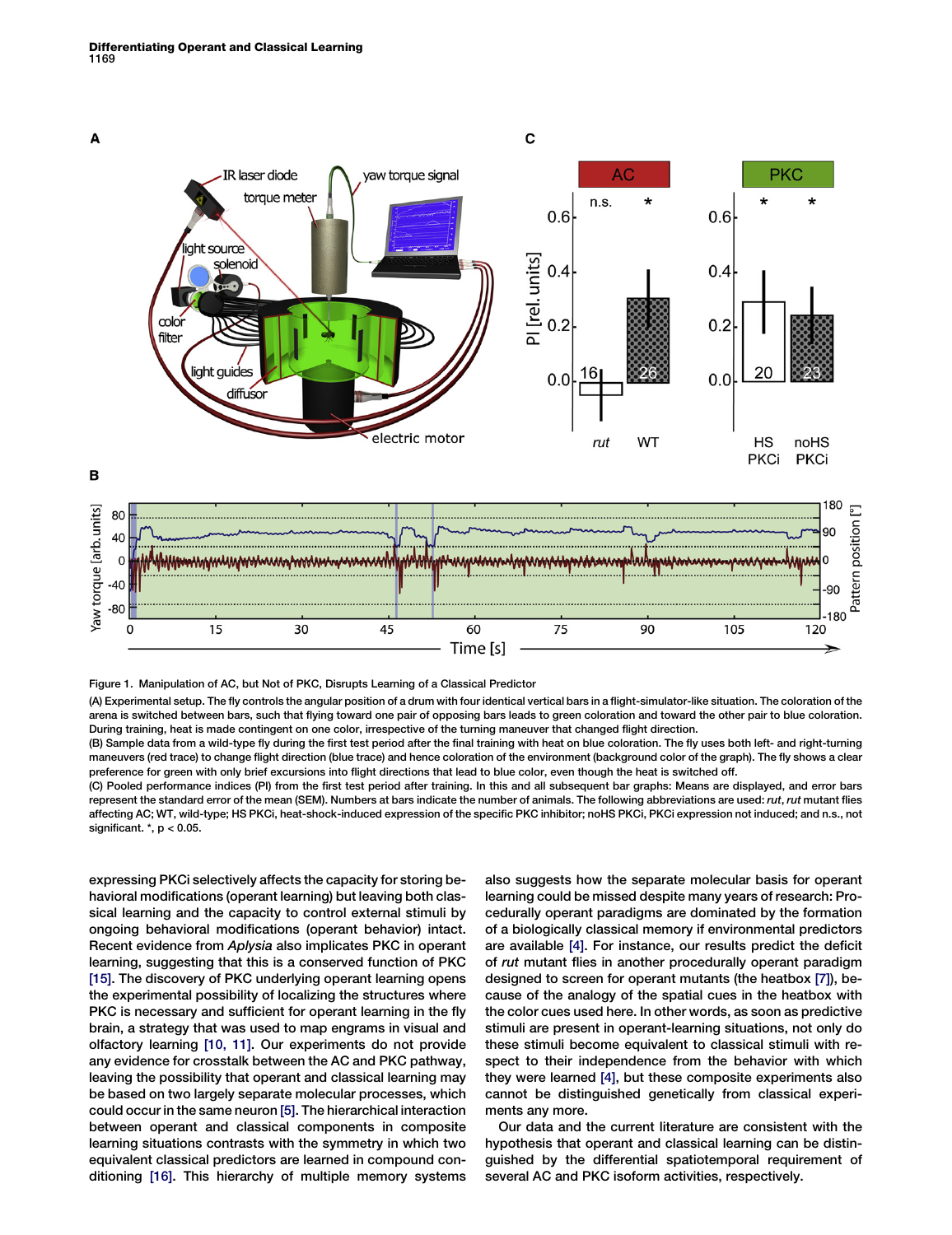<span id="page-2-0"></span>

Figure 2. Manipulation of PKC, but Not of AC, Disrupts Learning of an Operant Predictor

(A) Experimental setup. There are no visual cues for the fly. During training, heat is made contingent on either left- or right-turning yaw torque. (B) Sample data from a wild-type fly during the first test period after the final training with heat on positive (right-turning) yaw torque. The fly only briefly generates right-turning yaw torque during the test phase (unsaturated red/blue bar underneath dark red yaw-torque trace), even though the heat is switched off. (C) Pooled performance indices (PI) from the first test period after training. The following abbreviations are used: HS het.c., heat-shock-treated heterozygous parental controls strain; noHS het.c., heterozygous parental control strain without heat shock.

#### Supplemental Data

Supplemental Data include Supplemental Experimental Procedures and one figure and can be found with this article online at [http://www.](http://www.current-biology.com/cgi/content/full/18/15/1168/DC1/) [current-biology.com/cgi/content/full/18/15/1168/DC1/](http://www.current-biology.com/cgi/content/full/18/15/1168/DC1/).

#### Acknowledgments

We thank Martin Heisenberg and Henrike Scholz for providing fly strains and Tilman Franke for creating the 3D renderings of the experimental setup. The feedback from four anonymous referees improved the quality of the manuscript tremendously. Author contributions: B.B. designed and performed the experiments, analyzed the data and wrote the manuscript; W.P. first examined rut and PKCi strains in pilot experiments and has read the final version of the manuscript.

Received: April 30, 2008 Revised: July 8, 2008 Accepted: July 8, 2008 Published online: July 31, 2008

#### References

- 1. Pavlov, I.P. (1927). Conditioned Reflexes (Oxford: Oxford University Press).
- 2. Skinner, B.F. (1938). The Behavior of Organisms (New York: Appleton).
- 3. Miller, S., and Konorski, J. (1928). Sur une forme particuliere des reflexes conditionnels. C. r. Soc. Biol. 99, 1155–1157.
- 4. Brembs, B., and Heisenberg, M. (2000). The operant and the classical in conditioned orientation in Drosophila melanogaster at the flight simulator. Learn. Mem. 7, 104–115.
- 5. Lorenzetti, F.D., Mozzachiodi, R., Baxter, D.A., and Byrne, J.H. (2006). Classical and operant conditioning differentially modify the intrinsic properties of an identified neuron. Nat. Neurosci. 9, 17–29.
- 6. Gormezano, I., and Tait, R.W. (1976). The Pavlovian analysis of instrumental conditioning. Pavlov. J. Biol. Sci. 11, 37–55.
- 7. Diegelmann, S., Zars, M., and Zars, T. (2006). Genetic dissociation of acquisition and memory strength in the heat-box spatial learning paradigm in Drosophila. Learn. Mem. 13, 72–83.
- 8. Brembs, B., Lorenzetti, F.D., Reyes, F.D., Baxter, D.A., and Byrne, J.H. (2002). Operant reward learning in Aplysia: neuronal correlates and mechanisms. Science 296, 1706–1709.
- 9. Ostlund, S.B., and Balleine, B.W. (2007). Orbitofrontal cortex mediates outcome encoding in pavlovian but not instrumental conditioning. J. Neurosci. 27, 4819–4825.
- 10. Liu, G., Seiler, H., Wen, A., Zars, T., Ito, K., Wolf, R., Heisenberg, M., and Liu, L. (2006). Distinct memory traces for two visual features in the Drosophila brain. Nature 439, 551–556.
- 11. Zars, T., Fischer, M., Schulz, R., and Heisenberg, M. (2000). Localization of a short-term memory in Drosophila. Science 288, 672–675.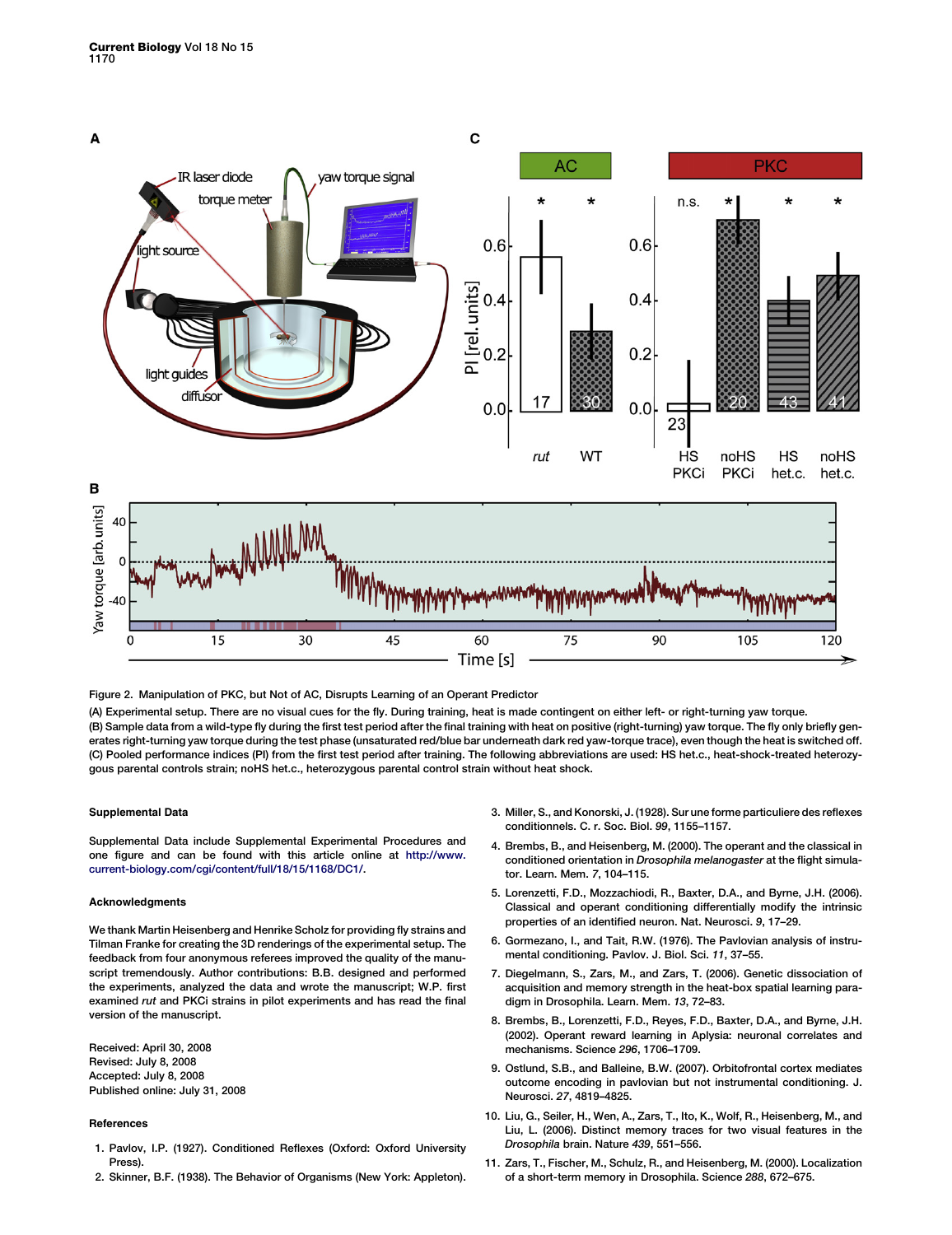<span id="page-3-0"></span>

Figure 3. Learning a Classical Predictor Dominates over Learning an Operant Predictor

(A) Experimental design. Throughout the experiment, one yaw-torque domain is coupled to one color and the other to the other color (e.g., right turning causes green illumination and left turning blue illumination of the environment). During training, heat is made contingent on one of the two combinations of yaw torque and color.

(B) Sample data from a wild-type fly during the first test period after the final training with heat on positive (right-turning) yaw torque (red trace) and blue illumination (background coloration). The fly shows the preference for yaw-torque domain or color and only briefly ventures into the previously punished situation, even though the heat is switched off.

(C) Pooled performance indices (PI) from the first test period after training.

- 12. Kane, N.S., Robichon, A., Dickinson, J.A., and Greenspan, R.J. (1997). Learning without performance in PKC-deficient Drosophila. Neuron 18, 307–314.
- 13. Brembs, B. (2008). Operant learning of Drosophila at the torque meter. J. Vis. Exp. 16, 710.3791/3731.
- 14. Drier, E.A., Tello, M.K., Cowan, M., Wu, P., Blace, N., Sacktor, T.C., and Yin, J.C.P. (2002). Memory enhancement and formation by atypical PKM activity in Drosophila melanogaster. Nat. Neurosci. 5, 316–324.
- 15. Lorenzetti, F., Baxter, D., and Byrne, J. (2008). Molecular mechanisms underlying a cellular analogue of operant reward learning. Neuron 59, in press.
- 16. Brembs, B., and Heisenberg, M. (2001). Conditioning with compound stimuli in Drosophila melanogaster in the flight simulator. J. Exp. Biol. 204, 2849–2859.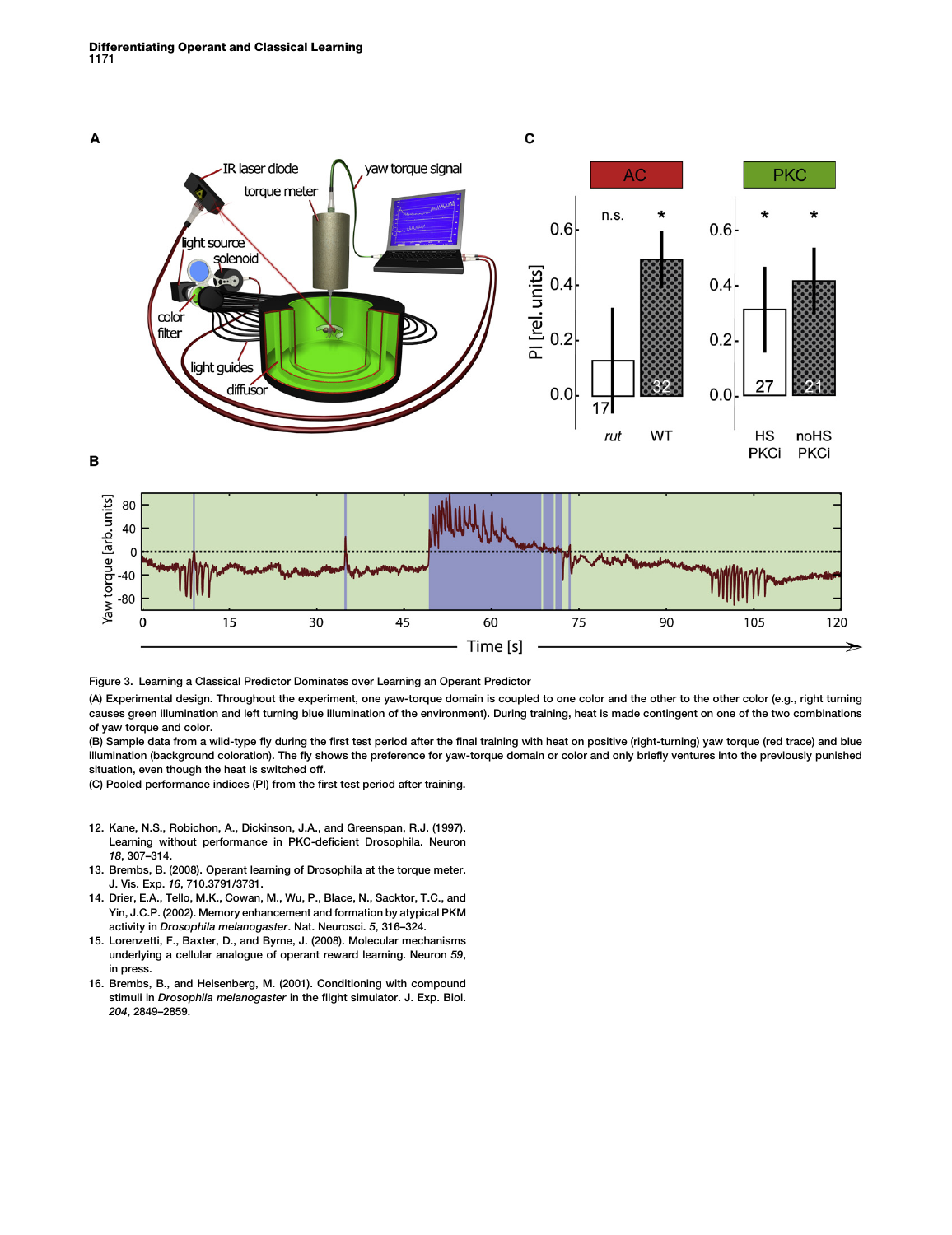### **Supplemental Data**

# **Double Dissociation of PKC and AC Manipulations on Operant and Classical Learning in** *Drosophila*

Björn Brembs and Wolfgang Plendl

#### **Supplemental Experimental Procedures**

*Fly strains*. Wild-type strain *Berlin* (WT) and *rutabaga* mutant strain  $rut^{2080}$  were used for this study. We used the P[GAL4] technique [1] to express PKCi under the control of a heat-shock promoter as described previously [2]. The system uses two separate components: GAL4 linked to a heat-shock promoter (hsp70–GAL4) to drive expression of the PKC inhibitory peptide linked to the upstream activating sequence (UAS) that responds to GAL4 (UAS– PKCi). "PKCi HS" refers to heat-shock treated progeny of a cross between w; P[w+ hsp70– GAL4], and w; P[w+ UAS–PKCi]. "PKCi noHS" refers to the same strain without heat-shock treatment. The parental heterozygous control strains (het. c.) refer to pooled data from the progeny of two crosses, one between w; P[w+ hsp70–GAL4] and Canton-S and the other between w; P[w+ UAS–PKCi] and Canton S. Both strains showed significant learning scores in the pure operant learning paradigm. Therefore, the two strains were pooled in the heatshock condition and in the noHS condition, respectively.

*Fly preparation*. Flies were kept on standard cornmeal/molasses medium [3] at 25°C and 60% humidity with a 12hr light/12hr dark regime [4]. After briefly immobilizing 24-48h old female flies by cold-anaesthesia, the flies were glued (SuperGlue UV glass adhesive, 505127A, Pacer Technology, Cucamonga, Ca., USA) with head and thorax to a triangleshaped copper hook (diameter 0.05mm) the day before the experiment. The animals were then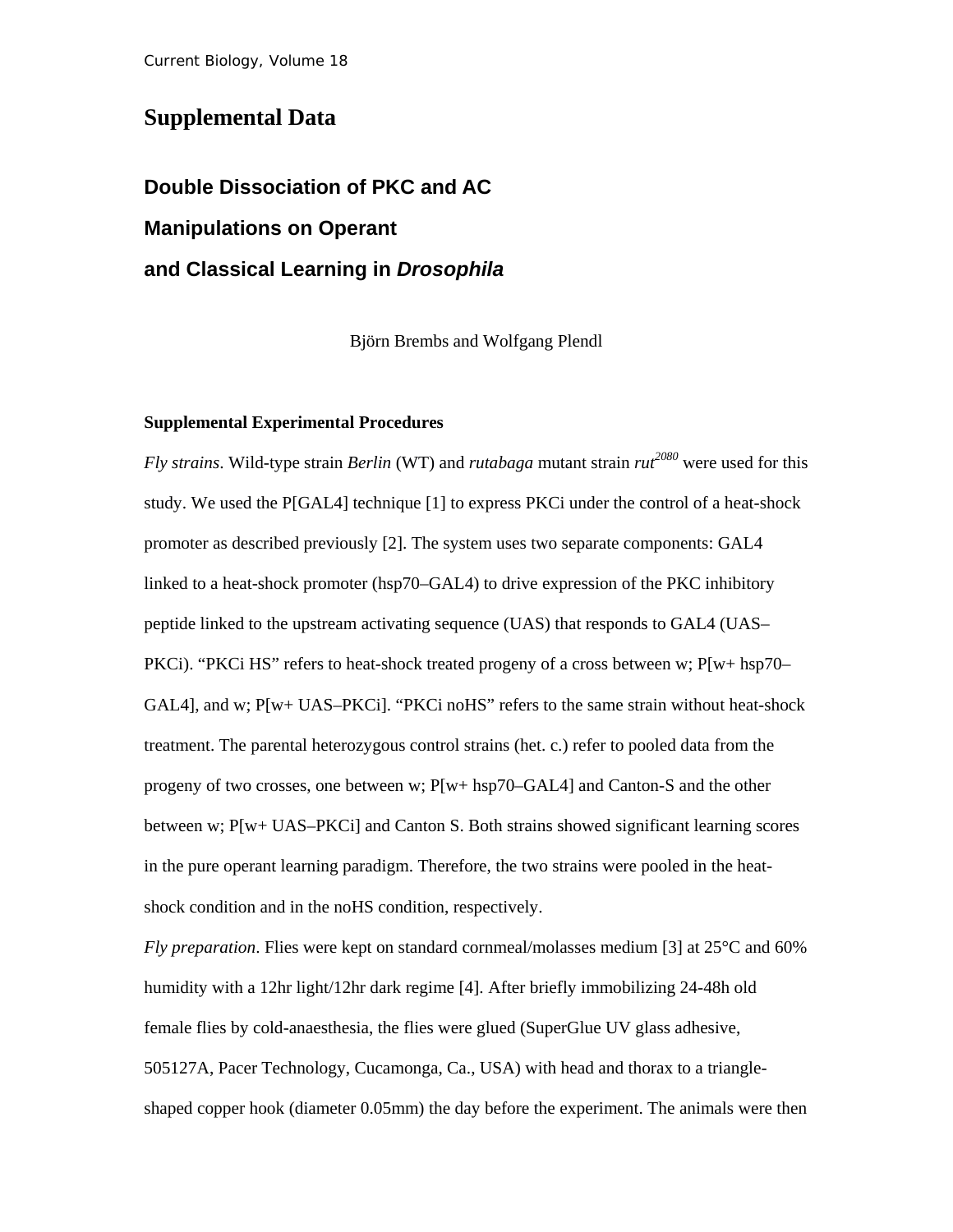kept individually overnight in small moist chambers containing a few grains of sucrose [4]. A heat-shock of 37°C was applied for 2h with between 0.5-4h recovery time before the experiment (i.e., the time period of maximal PKCi expression, according to [5]). *Apparatus*. The core device of the set-up is the torque compensator (torque meter) [6]. It measures a fly's angular momentum around its vertical body axis, caused by intended flight manoeuvres. The fly, glued to the hook as described above, is attached to the torque meter via a clamp to accomplish stationary flight in the centre of a cylindrical panorama (arena, diameter 58mm), which is homogeneously illuminated from behind. The light source is a 100W, 12V tungsten-iodine bulb. For green and blue illumination of the arena, the light is passed through monochromatic broad band Kodak Wratten gelatin filters (#47 and #99, respectively). Filters can be exchanged by a fast solenoid within 0.1s. Alternatively, the arena is illuminated with 'daylight' by passing it through a blue-green filter (Rosco "surfblue" No. 5433). The transmission spectrum of the Rosco blue-green filter used in this study is equivalent to that of a BG18 filter (Schott, Mainz) and constitutes an intermediate between the Kodak blue and green filters [7, 8]. An analogue to digital converter card (PCL812; Advantech Co.) feeds the yaw torque signal into a computer which stores the trace (sampling frequency 20Hz) for later analysis. Punishment is achieved by applying heat from an adjustable infrared laser (825 nm, 150 mW), directed from behind and above onto the fly's head and thorax. The laser beam is pulsed (approx. 200ms pulse width at  $\sim$ 4Hz) and its intensity reduced to assure the survival of the fly. The entire experimental procedure is visualized in ref. [4].

*Classical learning*. Color learning was performed as described before [8-11]. The arena is divided into four virtual 90° quadrants, the centers of which are denoted by four identical vertical bars (width  $\psi$ =14°, height  $\theta$ =40°). A computer controlled electric motor rotates the arena such that its angular velocity is proportional to, but directed against the fly's yaw torque (coupling factor K=-11°/s·10<sup>-10</sup>Nm). This enables the fly to stabilize the panorama and to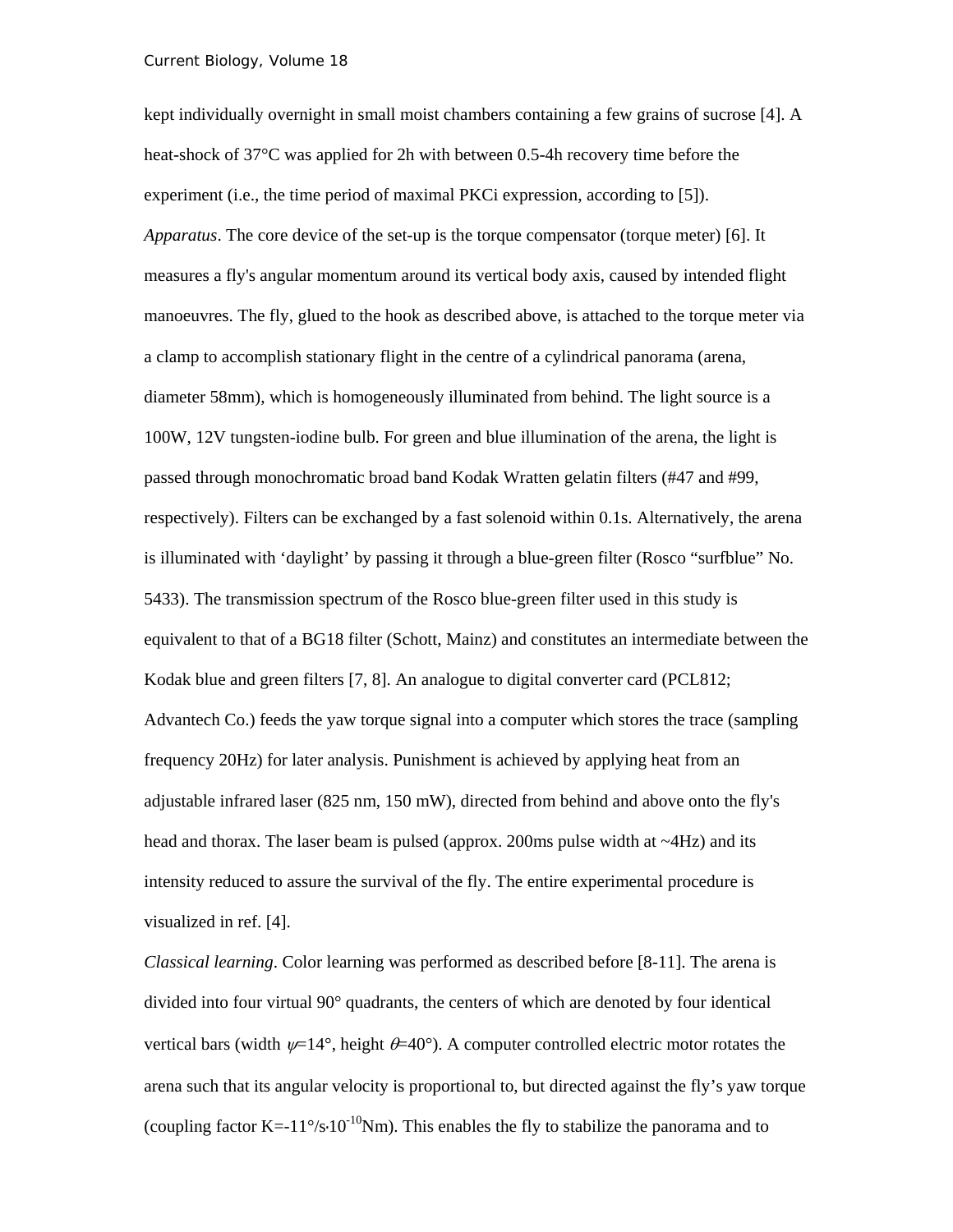control its angular orientation. This virtual 'flight direction' (i.e., arena position) is recorded continuously via a circular potentiometer (Novotechnik, A4102a306). The analog to digital converter card feeds arena position with the yaw torque trace into the computer. The color of the illumination of the whole arena is changed whenever one of the virtual quadrant borders passes a point in front of the fly. During training, heat punishment is made contingent on one of the two colors. Thus, color is the only predictor and turning behavior was explicitly noncontingent with heat, i.e., as a classical predictor color is learned independently of any concurrently displayed behavior [10]. During test, the heat is permanently switched off and the fly's color preference recorded.

*Operant learning*. Yaw torque learning was performed as previously described [10, 12]. The direction for straight flight in all experiments at the torque meter is determined as the central value exactly between the maximum left and right turning yaw torque elicited by an optomotor stimulus. The fly's spontaneous yaw torque range is then divided into a 'left' and 'right' domain at this value. There are no patterns on the arena wall, but the illumination is spectrally restricted by the blue-green filter. During training, heat is applied whenever the fly's yaw torque is in one domain and switched off when the torque passes into the other. Punishment of yaw-torque domains was always counterbalanced. In the test phases, heat is permanently switched off and the fly's choice of yaw torque domains is recorded. *Composite learning*. This is an extension of yaw torque learning, as described before [10]. During training, the fly is heated whenever the fly's yaw torque passes into the domain associated with punishment. Whenever the fly switches yaw torque domains, not only temperature but also arena coloration is changed (from green to blue or vice versa). Thus, yaw torque domain and color serve as equivalent predictors of heat. In contrast to the color learning paradigm described above, in this paradigm turning behavior is explicitly contingent with heat. In the test phases, heat is permanently switched off and only the fly's choice of yaw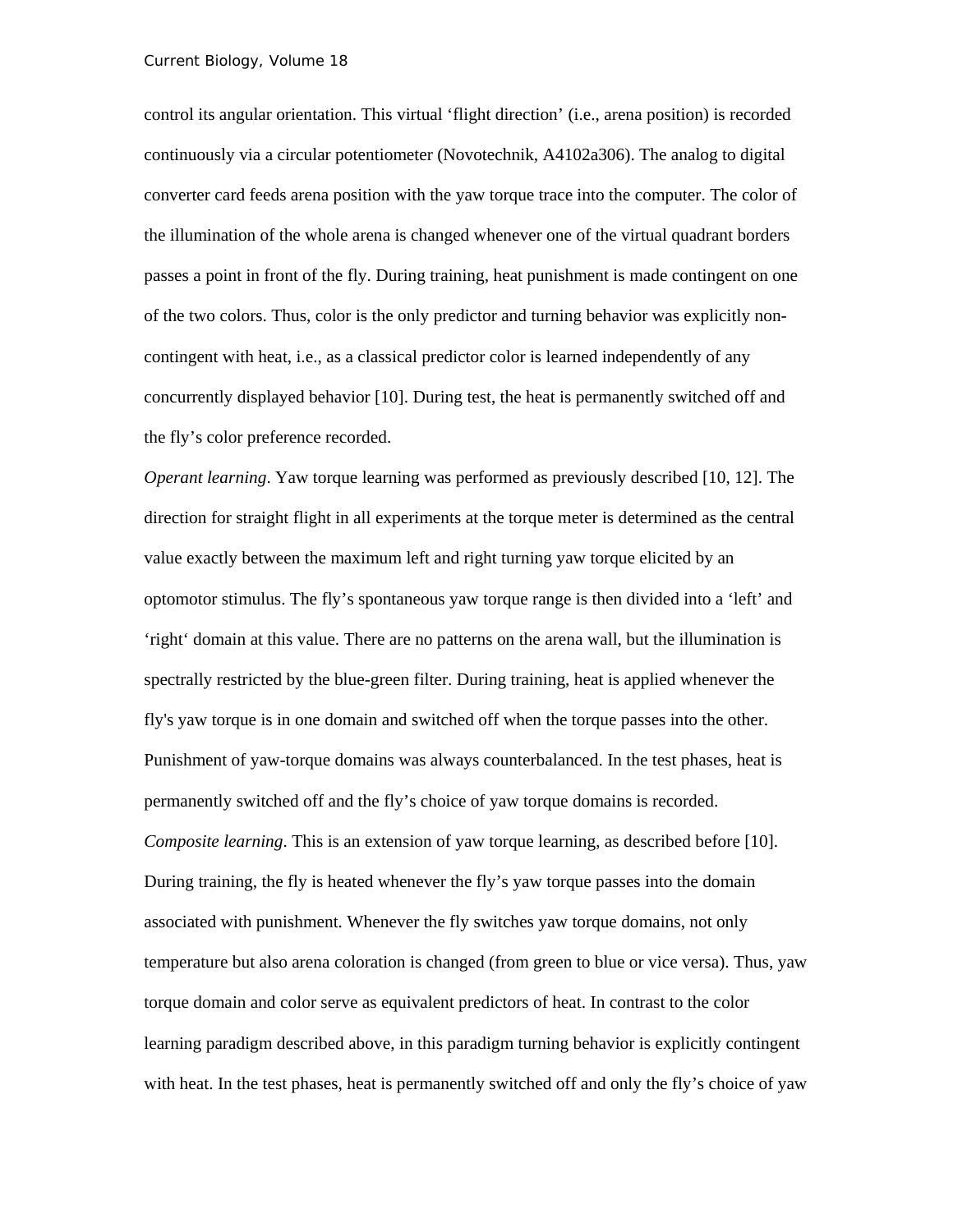torque domains/colors is recorded. Punishment of the color/yaw-torque combination was always counterbalanced.

*Data evaluation*. The color or yaw torque domain preference of individual flies is calculated as the performance index:  $PI=(t_a-t_b)/(t_a+t_b)$ . During training periods,  $t_b$  indicates the time the fly is exposed to the heat and  $t_a$  the time without heat. During tests,  $t_a$  and  $t_b$  refer to the times when the fly chose the formerly (or subsequently) unpunished or punished situation, respectively. Thus, a PI of 1 means the fly spent the entire period in the situation not associated with heat, whereas a PI of -1 indicates that the fly spent the entire period in the situation associated with heat. Accordingly, a PI of zero indicates that the fly distributed the time evenly between heated and non-heated situations.

*Experimental time course*. Each fly was used only once. The time-course of the experiment was divided into consecutive periods of 2 minutes duration. Depending on whether heat may be applied during such a period, it is termed a training period (heating possible) or a test period (heat off). Experiments consisted of two pre-test periods (labeled  $PI_1$  and  $PI_2$ ) 4 training periods ( $PI_3$ ,  $PI_4$ ,  $PI_6$  and  $PI_7$ ) and three memory test periods ( $PI_5$ ,  $PI_8$  and  $PI_9$ ). Depicted are always the PI's of the first two minutes after the last training period  $(PI_8)$ . *Statistics*. Individual PI's were tested for significance using a t-Test for single means against zero, following previous studies [7, 8, 11, 13]. All data are expressed as means  $\pm$  SEM.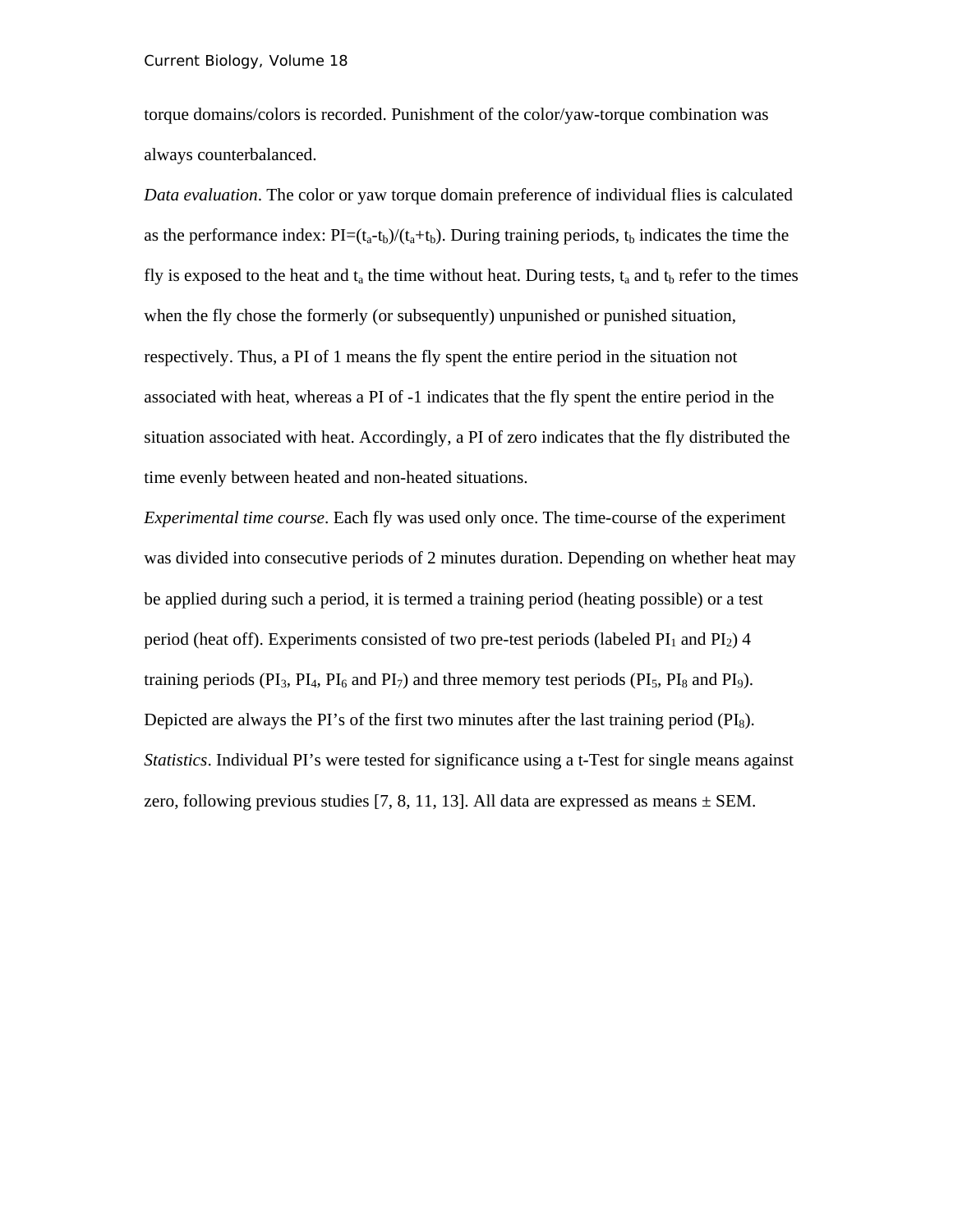Current Biology, Volume *18*

**Figure S1:** *Composite and operant learning with reduced period duration in wildtype and* rut *flies*. For this experiment, period duration was shortened to one minute. To obtain 2-min PIs for comparison with the data in the main text,  $PI_8$  and  $PI_9$  were averaged. Reducing the duration of the experimental periods to 1 minute decreases the total training time to only 4 minutes. **A** – *Composite learning is more effective than pure operant learning in wildtype flies*. With such short training, wildtype flies can solve only the composite learning task  $(t_{39}=3.4, p<0.002)$ , while pure operant learning fails to reach a significant value (t<sub>44</sub>=0.4, p<0.8). The combination of operant and classical components affords learning capabilities, which are difficult or impossible to achieve by either component alone. **B** – *Mutant* rut *flies show significant operant learning even with reduced training*. As could be suspected from the large learning score with 2 minute periods, experiments with reduced period duration reveal that *rut* mutant flies indeed show enhanced operant learning: they require less training for a significant score than wildtype flies ( $t_{22}=3.0$ ,  $p<0.007$ ). Interestingly, composite learning also shows a significant learning score ( $t_{23}=2.8$ ,  $p<0.02$ ), indicating that the dominant negative effect of the colors shown in the experiments with 2 minute periods develops over the course of training. This failure to perform with increased training is reminiscent of results in a previous study where increased training caused reduced performance when one memory process was eliminated [14].

Displayed are means, error bars are s.e.m. Numbers at bars – number of animals; *rut* – *rut*mutant flies affecting AC;  $WT - wildtype$ ;  $* - p < 0.05$ .